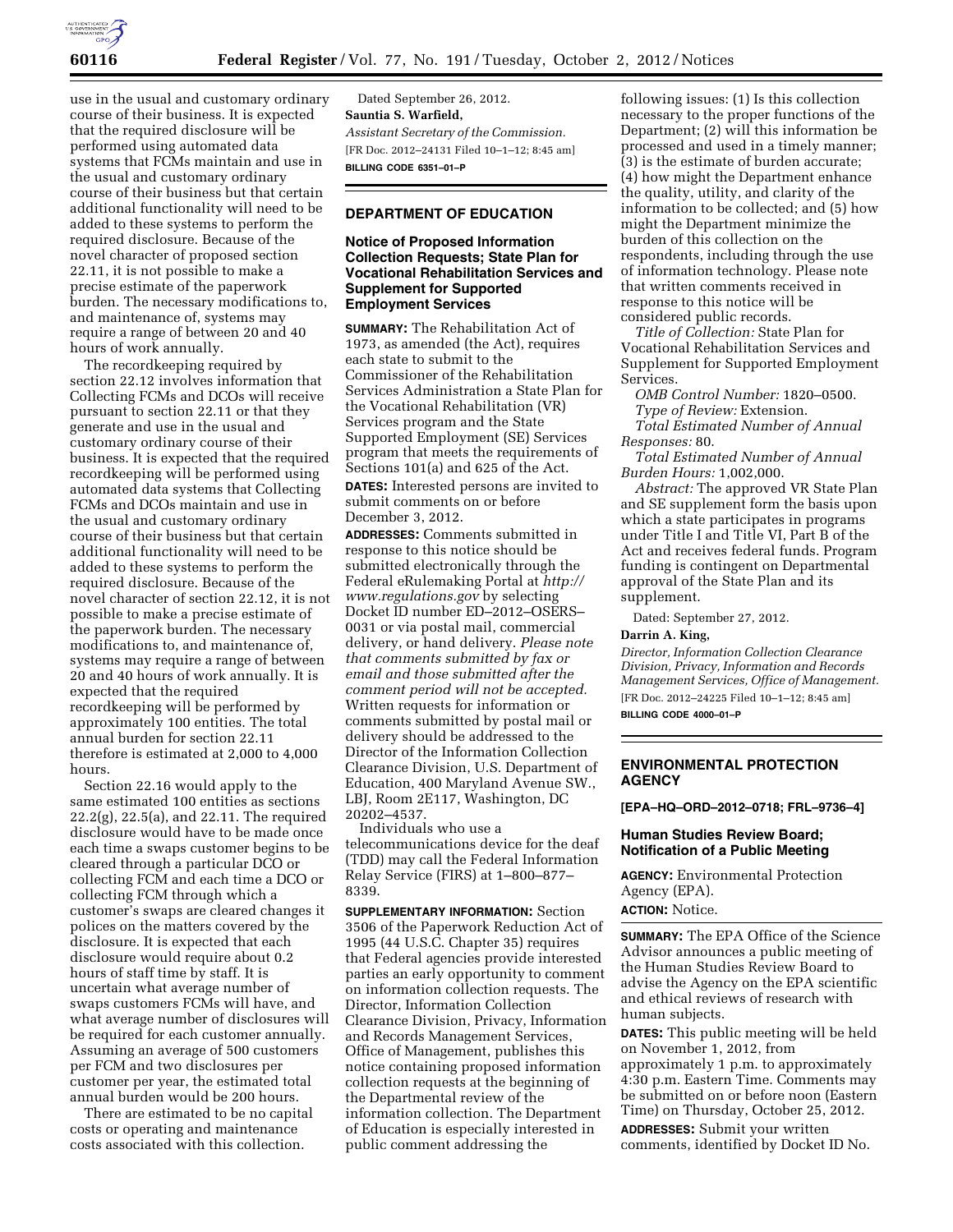EPA–HQ–ORD–2012–0718, by one of the following methods:

*Internet: [http://www.regulations.gov:](http://www.regulations.gov)*  Follow the online instructions for submitting comments.

*Email: [ORD.Docket@epa.gov](mailto:ORD.Docket@epa.gov)*. *Mail:* The EPA Docket Center EPA/ DC, ORD Docket, Mail code: 28221T, 1200 Pennsylvania Avenue NW., Washington, DC 20460.

*Hand Delivery:* The EPA/DC Public Reading Room is located in the EPA Headquarters Library, Room Number 3334 in the EPA West Building, at 1301 Constitution Avenue NW., Washington, DC 20460. The hours of operation are 8:30 a.m. to 4:30 p.m. Eastern Time, Monday through Friday, excluding federal holidays. Please call (202) 566– 1744 or email the ORD Docket at *[ord.docket@epa.gov](mailto:ord.docket@epa.gov)* for instructions. Updates to Public Reading Room access are available on the Web site *[http://](http://www.epa.gov/epahome/dockets.htm) [www.epa.gov/epahome/dockets.htm](http://www.epa.gov/epahome/dockets.htm)*.

*Instructions:* Direct your comments to Docket ID No. EPA–HQ–ORD–2012– 0718. The Agency's policy is that all comments received will be included in the public docket without change and may be made available online at *[http://](http://www.regulations.gov)  [www.regulations.gov,](http://www.regulations.gov)* including any personal information provided, unless the comment includes information claimed to be Confidential Business Information or other information the disclosure of which is restricted by statute. Do not submit information that you consider to be CBI or otherwise protected through *[http://](http://www.regulations.gov)  [www.regulations.gov](http://www.regulations.gov)* or email. The *<http://www.regulations.gov>* Web site is an ''anonymous access'' system, which means EPA will not know your identity or contact information unless you provide it in the body of your comment. If you send an email comment directly to the EPA without going through *[http://www.regulations.gov,](http://www.regulations.gov)* your email address will be automatically captured and included as part of the comment that is placed in the public docket and made available on the Internet. If you submit an electronic comment, the EPA recommends that you include your name and other contact information in the body of your comment and with any electronic storage media you submit. If the EPA cannot read your comment due to technical difficulties and cannot contact you for clarification, the EPA may not be able to consider your comment. Electronic files should avoid the use of special characters, any form of encryption, and be free of any defects or viruses.

**FOR FURTHER INFORMATION CONTACT:** Any member of the public who wishes to receive further information should

contact Jim Downing at telephone number (202) 564–2468; fax: (202) 564– 2070; email address: *[downing.jim@epa.gov](mailto:downing.jim@epa.gov)* or Lu-Ann Kleibacker on telephone number (202) 564–7189; fax (202) 564–2070; email address *[kleibacker.lu-ann@epa.gov;](mailto:kleibacker.lu-ann@epa.gov)*  mailing address Environmental Protection Agency, Office of the Science Advisor, Mail code 8105R, 1200 Pennsylvania Avenue NW., Washington, DC 20460. General information concerning the EPA HSRB can be found on the EPA Web site at *[http://](http://www.epa.gov/osa/hsrb/) [www.epa.gov/osa/hsrb/](http://www.epa.gov/osa/hsrb/)*.

#### **SUPPLEMENTARY INFORMATION:**

*Location:* The meeting will be held at the EPA Conference Center—Lobby Level, One Potomac Yard (South Building), 2777 S. Crystal Drive, Arlington, VA 22202.

*Meeting access:* Seating at the meeting will be on a first-come basis. To request accommodation of a disability, please contact the persons listed under **FOR FURTHER INFORMATION CONTACT** at least ten business days prior to the meeting using the information under **FOR FURTHER INFORMATION CONTACT**, so that appropriate arrangements can be made.

*Procedures for providing public input:*  Interested members of the public may submit relevant written or oral comments for the HSRB to consider during the advisory process. Additional information concerning submission of relevant written or oral comments is provided in Section I, ''Public Meeting'' under subsection D. ''How May I Participate in This Meeting?'' of this notice.

#### **I. Public Meeting**

#### *A. Does this action apply to me?*

This action is directed to the public in general. This Notice may, however, be of particular interest to persons who conduct or assess human studies, especially studies on substances regulated by the EPA, or to persons who are, or may be required to conduct testing of chemical substances under the Federal Food, Drug, and Cosmetic Act or the Federal Insecticide, Fungicide, and Rodenticide Act. This notice might also be of special interest to participants of studies involving human subjects, or representatives of study participants or experts on community engagement. Since many entities may also be interested, the Agency has not attempted to describe all the specific entities that may be affected by this action. If you have any questions regarding the applicability of this action to a particular entity, consult Jim Downing or Lu-Ann Kleibacker, listed

### under **FOR FURTHER INFORMATION CONTACT**.

*B. How can I access electronic copies of this document and other related information?* 

In addition to using regulations.gov, you may access this **Federal Register**  document electronically through the EPA Internet under the **Federal Register**  listings at *<http://www.epa.gov/fedrgstr/>*.

*Docket:* All documents in the docket are listed in the *[http://](http://www.regulations.gov) [www.regulations.gov](http://www.regulations.gov)* index. Although listed in the index, some information is not publicly available, e.g., CBI or other information whose disclosure is restricted by statute. Certain other material, such as copyrighted material, will be publicly available only in hard copy. Publicly available docket materials are available either electronically in *[http://](http://www.regulations.gov) [www.regulations.gov](http://www.regulations.gov)* or in hard copy at the ORD Docket, EPA/DC, Public Reading Room. The EPA/DC Public Reading Room is located in the EPA Headquarters Library, Room Number 3334 in the EPA West Building, at 1301 Constitution Avenue NW., Washington, DC 20460. The hours of operation are 8:30 a.m. to 4:30 p.m. Eastern Time, Monday through Friday, excluding federal holidays. Please call (202) 566– 1744 or email the ORD Docket at *[ord.docket@epa.gov](mailto:ord.docket@epa.gov)* for instructions. Updates to Public Reading Room access are available on the Web site (*[http://](http://www.epa.gov/epahome/dockets.htm) [www.epa.gov/epahome/dockets.htm](http://www.epa.gov/epahome/dockets.htm)*). The Agency's position paper(s), charge/ questions to the HSRB, and the meeting agenda will be available by the second week of October 2012. In addition, the Agency may provide additional background documents as the materials become available. You may obtain electronic copies of these documents, and certain other related documents that might be available electronically, from the regulations.gov Web site and the EPA HSRB Web site at *[http://](http://www.epa.gov/osa/hsrb/)  [www.epa.gov/osa/hsrb/](http://www.epa.gov/osa/hsrb/)*. For questions on document availability, or if you do not have access to the Internet, consult either Jim Downing or Lu-Ann Kleibacker listed under **FOR FURTHER INFORMATION CONTACT**.

*C. What should I consider as I prepare my comments for the EPA?* 

You may find the following suggestions helpful for preparing your comments:

1. Explain your views as clearly as possible.

2. Describe any assumptions that you used.